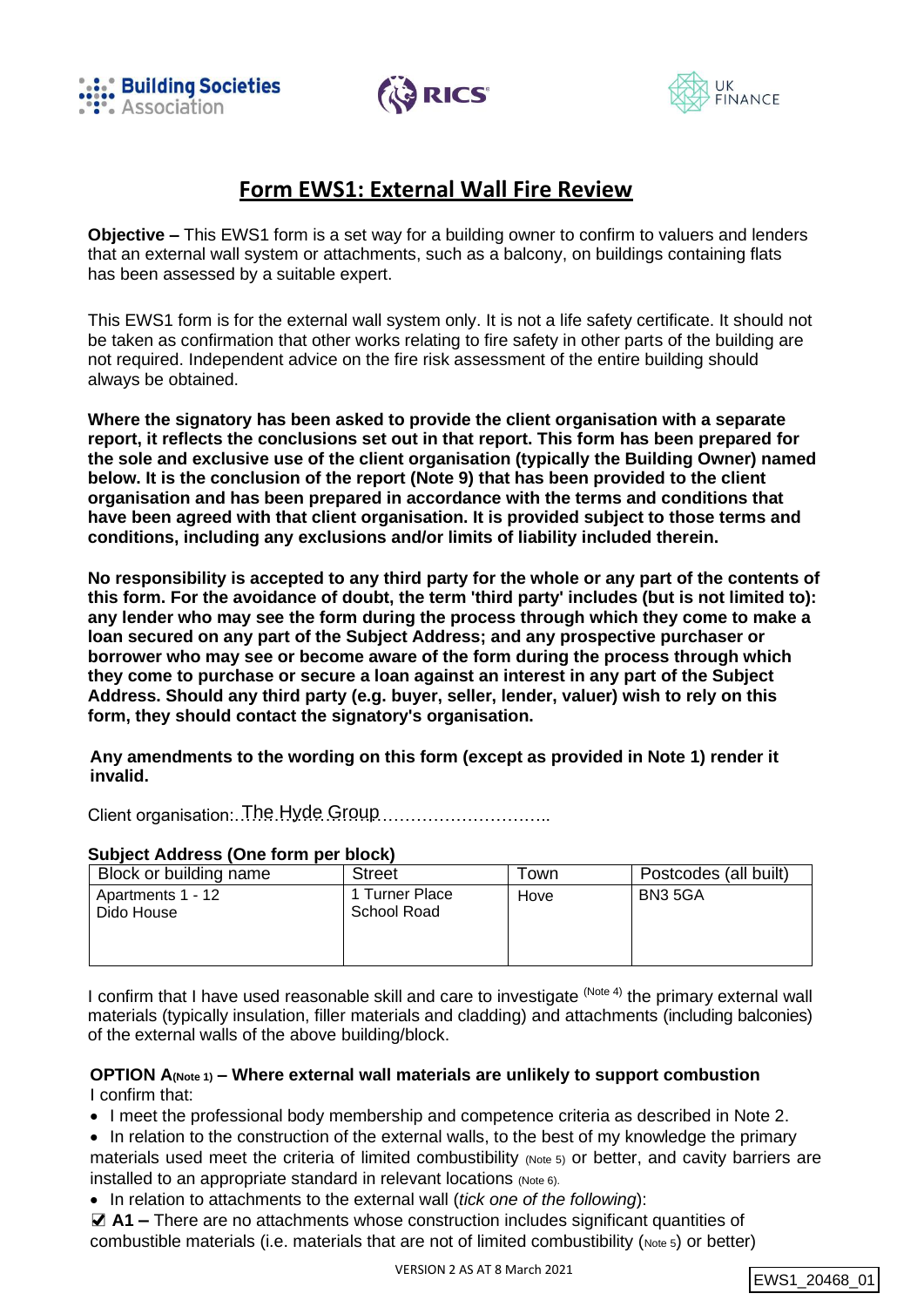





 $\Box$  A2 – There is an appropriate risk assessment of the attachments confirming that no remedial works are required.

 $\Box$  A3 – Where neither of the above two options apply, there may be potential costs of remodial Works to attachments (Note 7).

### OPTION B<sup>(Note 1)</sup> - Where combustible materials are present in external wall I confirm that:

• I meet the professional body membership and competence criteria as described in Note 3.

. I have used the reasonable skill and care that would be expected of the relevant professional advisor to assess the level of fire risk (Note 8) presented by the external wall construction and attachments (tick one of the following).

 $\Box$  B1 – I have concluded that in my view the fire risk (Notes 7 and 8) is sufficiently low that no remodiate works are required.

 $\Box$  B2 - I have concluded that in my view the first (Note 7) is sufficiently high that remedial works are required, and I have identified to the client organisation the remedial and interim measures required (documented separately).

| Name              | Jon Pagan                             |
|-------------------|---------------------------------------|
|                   |                                       |
|                   |                                       |
| Qualification(s)  | MA(CANTAB) CEng MIFireE               |
| Organisation      | <b>International Fire Consultants</b> |
| Professional body | Institution of Fire Engineers         |
| Membership number | 00024756                              |
| Signature         |                                       |
| Date              | 28th March 2021                       |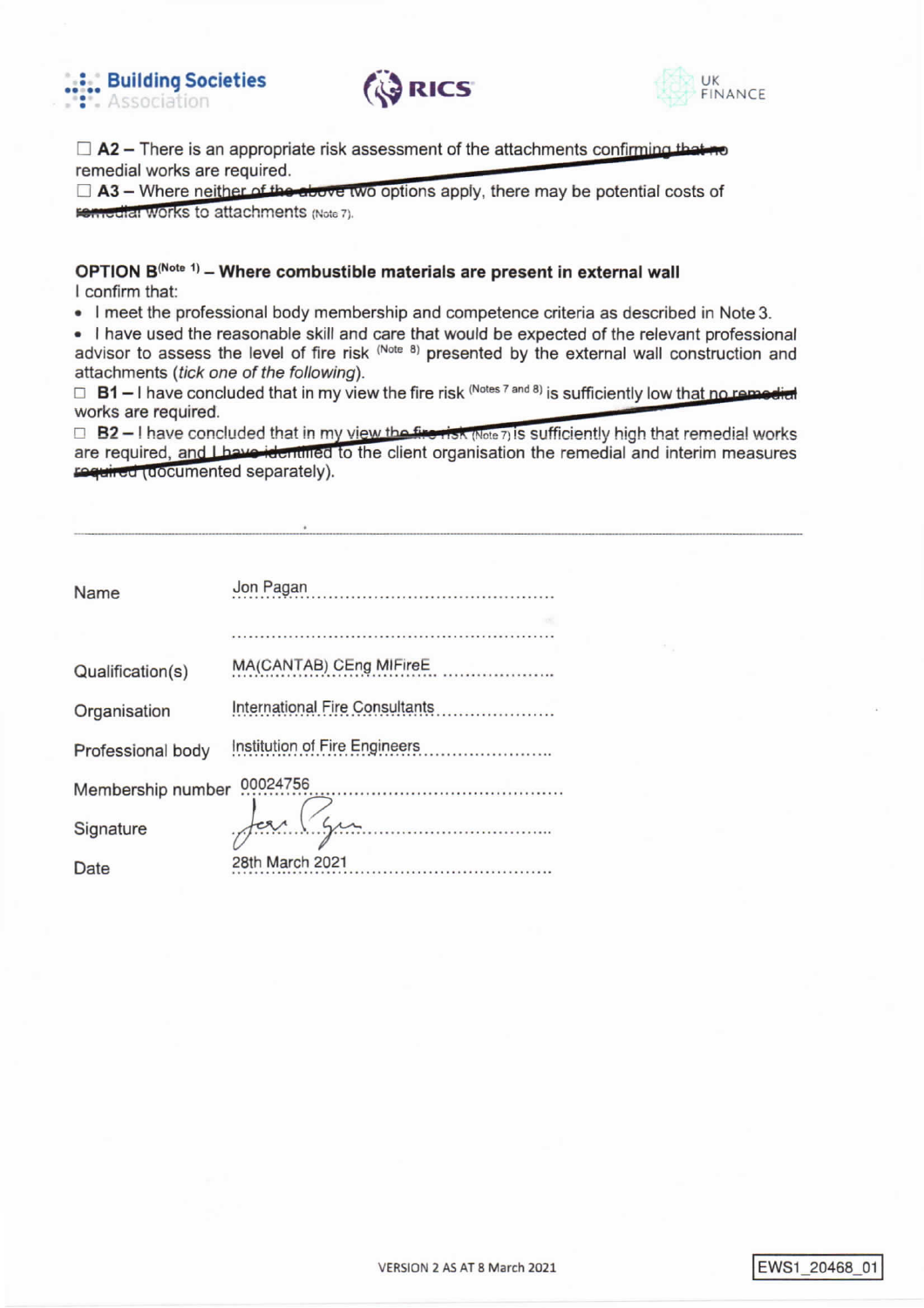





## **NOTES**

**Note 1 –** This form includes two options. Option A is for buildings where the materials used in the external wall would be unlikely to support combustion. Option B is for buildings where Option A does not apply and a more detailed review (and hence higher level of fire expertise) is required. The signatory should use either the Option A approach or the Option B approach and delete/cross out the unused option. Within each option there are sub-options, the user should tick the box of the relevant sub-option.

**Note 2 –** For Option A, the signatory would need the expertise to identify the relevant materials within the external wall and attachments, and whether fire resisting cavity barriers and fire stopping measures have been installed correctly. However, this would not necessarily include the need forexpertise in fire engineering. The signatory should be a fully qualified member of a relevant professional body within the construction industry.

**Note 3 –** For Option B, the signatory would need a higher level of expertise in the assessment of the fire risk presented by external wall materials. For Institution of Fire Engineers (IFE) members, this should be a Chartered or Incorporated Engineer with full membership of the Institution. For non-IFE members, the signatory should be a fully qualified member of a relevant professional body that deals with fire safety in the built environment, with either actual or equivalence to the Chartered or Incorporated Engineer status.

**Note 4 –** The investigation must include evidence of the fire performance of the actual materials installed. For both Options A and B, this would often include either a physical inspection by the signatory to this EWS1 Form, or inspection of photographic or similar information gathered by a 3<sup>rd</sup> party (subject to the signatory having sufficient confidence in that 3<sup>rd</sup> party). It would also include the standards of construction of key fire safety installations, such as cavity barriers. Given the nature of external walls, this would typically involve investigations in a limited number of locations (actual number to be determined by the signatory). Review of design drawings may assist, but on their own would not be sufficient. If the wall construction includes multiple wall types, the investigation should include each type.

**Note 5 –** The term 'limited combustibility' is as defined in BS 9991:2015.

**Note 6 –** Cavity barrier fire performance and locations to be based on relevant fire safety design guidance documentation, such as BS 9991, or relevant statutory guidance.

**Note 7 –** In this situation the signatory should notify the client organisation that the fire risk assessment of the building will need to be reviewed to consider the findings of the external wall survey.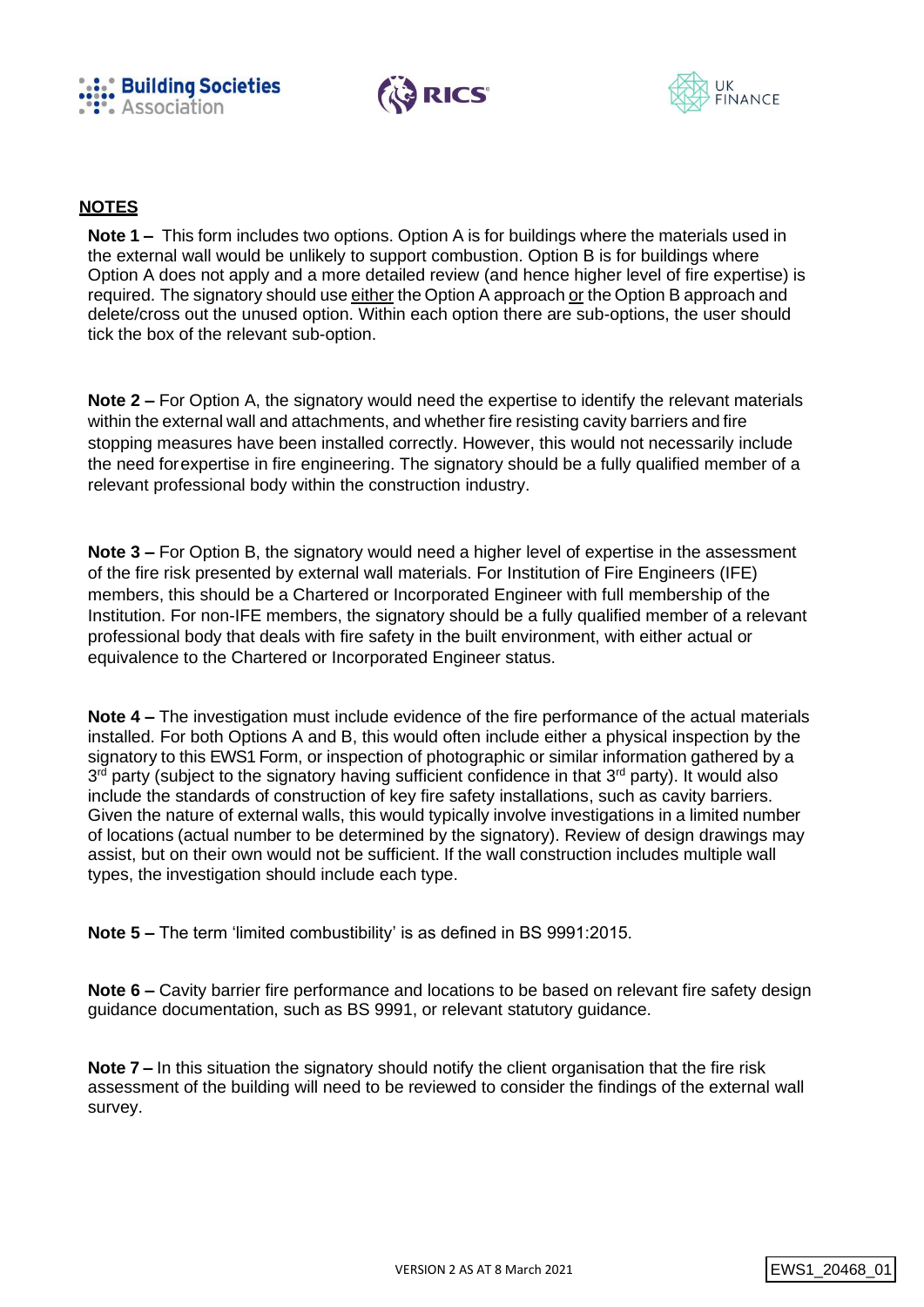





**Note 8 –** The assessment of fire risk as described above includes that insofar as is necessary to ensure a reasonable standard of health and safety of those in and around the building, all external wall constructions, and any external attachments (e.g. balconies) of the building:

- Resist spread of fire and smoke, so far as is reasonably necessary to inhibit the spread of fire within the building; and
- Are constructed so that the unseen spread of fire and smoke within concealed spaces is inhibited; and
- Adequately resist the spread of fire over the walls, having regard to the height, use and position of the building.

The assessment takes account of regulations and published design guidance as were current at the time of construction, as well as those which are current at the time of this assessment. It cannot be guaranteed that it would address guidance and regulations which may be introduced in the future.

**Note 9 –** The signatory may wish to provide their client organisation with a separate report on their investigation to support their statements in this EWS1 Form. That separate report would not normally need to be supplied to the valuer along with this EWS1 Form (unless there are specific issues which may require it).

**Note 10 –** This EWS1 Form will need to be reassessed if any significant changes occur to the external wall or attachments of the building, and is valid for up to 5 years from the date at which it is signed.